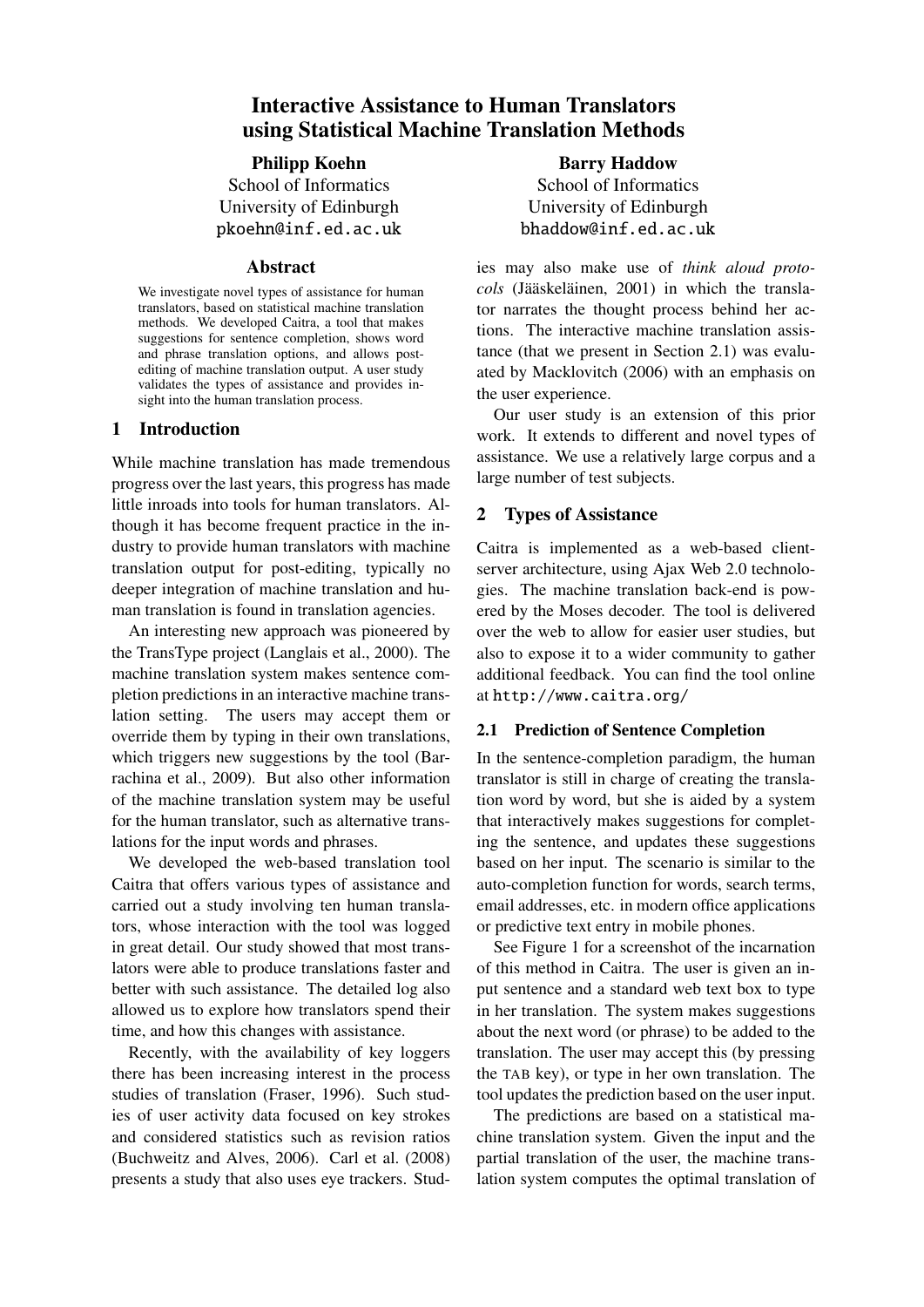|       |                    | $_{[1]}$ Paul Newman le magnifique $_{\geq}$ |  |
|-------|--------------------|----------------------------------------------|--|
| Paul  |                    |                                              |  |
| enter | ⊠<br><b>Newman</b> |                                              |  |

Figure 1: Interactive Machine Translation. Caitra uses the search graph of the machine translation decoder to suggest words and phrases to continue the translation.

| Paul              | Newman             | le magnifique   |
|-------------------|--------------------|-----------------|
| Paul              | <b>Newman</b>      | the wonderful   |
| Mr                | Newman,            | the magnificent |
| Mr Paul           | Newman here        | the wonderful   |
| as Paul           | Committee          | beautiful       |
| another           | Newman, who speaks | magnificent     |
| with Paul         |                    | the splendid    |
| , Paul            |                    | the excellent   |
| of Paul           |                    | the beautiful   |
| work of Paul      |                    | It              |
| the words of Paul |                    | great           |

Figure 2: Translation Options. The most likely word and phrase translation are displayed alongside the input words, ranked and color-coded by their probability.

the input sentence, constrained by matching the user input. This translation is provided to the user in form of short phrases (mirroring the underlying phrase-based statistical translation model).

### 2.2 Options from the Translation Table

Phrase-based statistical machine translation methods acquire their translation knowledge in form of phrase translation tables automatically from large amounts of translated texts. For each input word or input word sequence, this translation table is consulted for the most likely translation options.

These translation options may also be of interest to a human translator, so we display them in Caitra. See Figure 2 for an example. The options are color-coded and ranked based on their score. Note that since these options are extracted from a translated corpus using various automatic methods, often inappropriate translations are included, such as the translation of *Newman* into *Committee*.

#### 2.3 Post-Editing Machine Translation

The addition of full sentence translation of the machine translation system is trivial compared to the other types of assistance. When a user starts a new sentence using this aid, the text box already contains the machine translation output and the user only makes changes to correct errors.

See Figure 3 for an example. The tool also compares the user's translation in form of string edit distance against the machine translation. This is illustrated above the text box, to possibly alert the user to mistakenly dropped or added content.

[2] L'inoubliable interprète de "Butch Cassidy et le Kid" est mort des Suites d'un cancer, à l'âge de 83 ans, dans sa maison du Connecticut.<br>
The unforgettable interpreter actor of " Butch Cassidy and the Sundance Kid The interpreter actor of Batch cassing and the sund<br>the of cancer  $\frac{1}{7}$  at the age of 83 years  $\frac{1}{7}$  in his house in Connecticut . (9 edits) The unforgettable actor of "Butch Cassidy and the Sundance Kid" died as a result of cancer at the age of 83 in his house in Connecticut.

Figure 3: Post-Editing Machine Translation. Starting with the sentence translation of the machine translation system, the user post-edits and the tool indicates changes.

# 3 User Study

Caitra tracks every key stroke and mouse click of the user, which then allows for a detailed analysis of the user's interaction with the tool. See Figure 4 for a graphical representation of the user activity during the translation of a sentence. The graph plots sentence length (in characters) against the progression of time.

# 3.1 Experimental Design

We recruited 10 human translators for our study. Half of the translators are native speakers of French (L1) studying in an English speaking country, the other half native speakers of English (L2) with university-level French skills. In the following, the translators are referred to as L1a, L2a, L1b, L2b, and so on. All translators are associated with the University of Anonymous, being either students or staff. The delivery of Caitra over the web allowed the translators to work at their own convenience within a two week period. They were rewarded for their efforts with a fixed amount of money instead of an hourly wage to give them an incentive to be productive.

Each translator translated the same set of documents with the total size of 194 sentences from French to English. The document set was taken from the 2009 EACL WMT workshop and consists of news paper articles from *Le Devoir*, *Le Figaro*, *Les Echos* and *Liberation*.

The text is broken up into five blocks of about 40 sentences, so that each block consists of one to three complete documents each. Table 1 gives details about the distribution of the blocks to the translators under the five different types of assistance: (1) unassisted, (2) postediting machine translation output, (3) options from the translation table, (4) prediction (sentence completion), (5) options and predictions.

While it is not possible to give the same block to the same translator with different types of assistance, we distributed them in a way that each block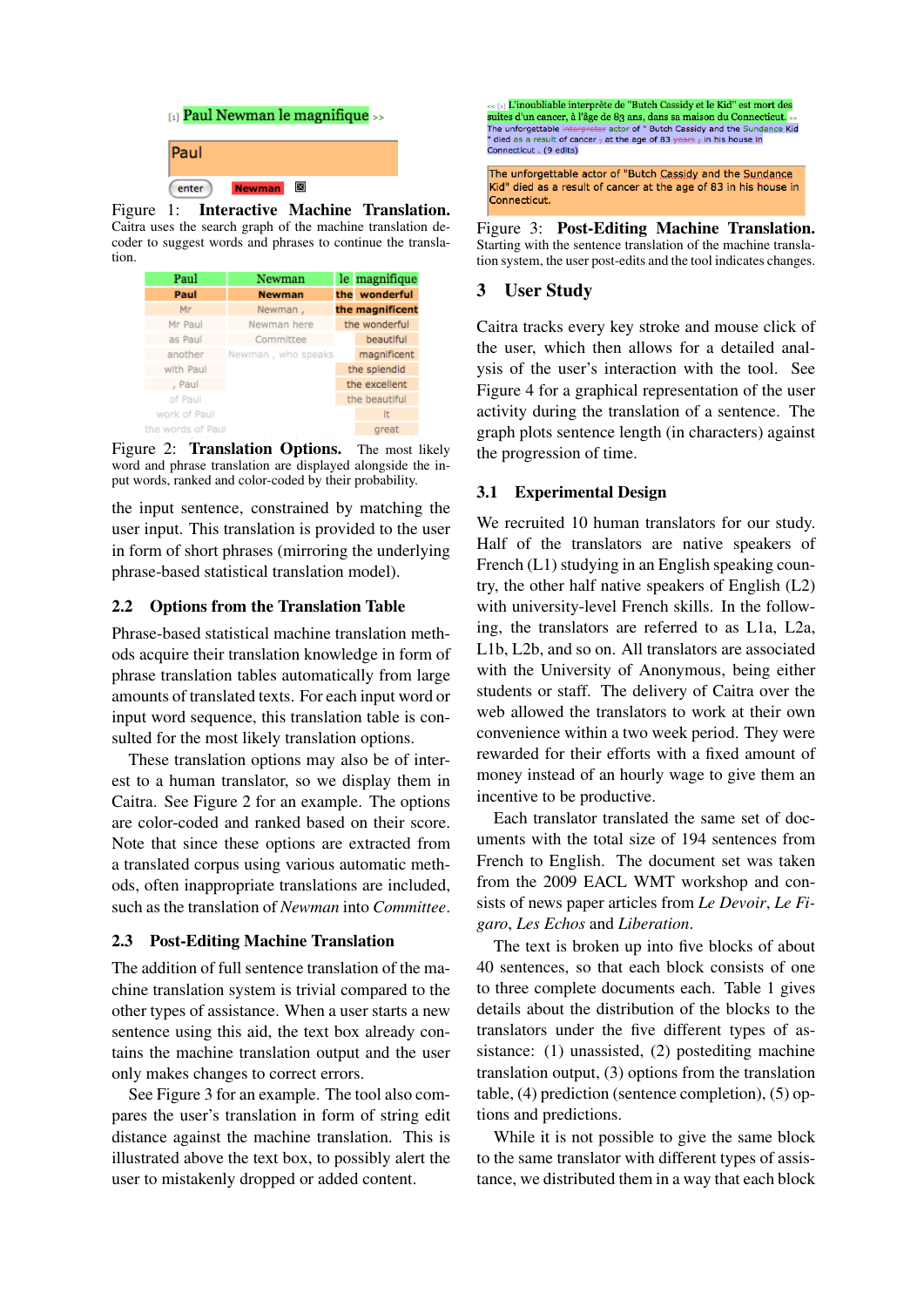

s'est produit, et la moitié des ravisseurs ont été tués, les autres s'enfuyant", a dit ce responsable qui a requis l'anonymat.

MT: "A exchange of fire occurred, and half of the kidnappers were killed, the other is enfuyant," said this official who has requested anonymity.

User: "An exchange of fire occurred, and half of the kidnappers were killed, the others running away", said the source who has requested anonymity.

Figure 4: User Activity. The graph plots the time spent on translation (in seconds, x-axis) against the length of the sentence (y-axis) with color-coded activities (bars). Bars indicate the sentence length at each point in time when a user action takes place. Acceptance of predictions are red, DEL key strokes purple, key strokes for cursor movement grey, and key strokes that add characters are black. The user first slowly accepted the interactive machine translation predictions (second 0-12), then more rapidly (second 12-20), followed by a period of deletions and typing that did not make the translation longer (second 20-30). After a short pause, predictions were accepted again (second 33-40), followed by deletions and typing (second 40-57).

| <b>Block</b> | Time | a   |       | c         |           |       |
|--------------|------|-----|-------|-----------|-----------|-------|
|              | 3.9s |     | $O+P$ | р         | O         | РE    |
| B            | 3.4s | PE. |       | O+P       | P         |       |
| $\subset$    | 3.7s |     | PE    | H         | $O+P$     | р     |
| D            | 3.1s | D   | ( )   | <b>PE</b> |           | $O+P$ |
| E            | 3.2s | O+P | D     | 0         | <b>PE</b> |       |

 $U =$  Unassisted,  $PE =$  Postedit,  $P =$  Prediction,  $O =$  Options

Table 1: Permutation of Assignments. Translation blocks A–E (one to three documents with 40 sentences) are assigned to the human translators a–e to translate under varying types of assistance.

is translated by each type of translator  $(L1/L2)$  under each condition. One concern is that different blocks pose different degrees of difficulty. This is true to some extent in our data set, where the average translation time for the five blocks varies from 3.1 to 3.9 seconds per word.

#### 3.2 Evaluation

Since Caitra logs the time spent on each sentence, it is straight-forward to compute the average time per input word which we use as our evaluation of translation speed. Speed is not the only criterion of success, the translations have to be correct as well. Evaluation of translation quality is a difficult problem, since ten different translators will almost always produce ten different translations, and it hard to assess which ones are correct.

We relied on human judges to check each translation. Given the French source sentence in context (two preceeding and two following sentences), they were asked to classify translations as correct with the following instructions:

*Indicate whether each user's input represents a fully fluent and meaning-equivalent translation*

*of the source. The source is shown with context, the actual sentence is bold.*

A web-based tool was deployed to solicit these judgements. All ten translations for each sentence were displayed on the same screen. The judges were fluent in both French and English.

#### 4 Results and Analysis

The detailed logs of the translators actions offer a wealth of data. We are not only interested in translation speed and quality, but we would also like to gain some insight into the translation process and the behavior of the translators.

### 4.1 Speed and Quality

The most important questions from the view of the tool developer are: do human translators produce better translations and are they faster? The short answer is: mostly, yes.

Table 2 gives a slightly longer answer. On average, the human translators are faster and also achieve better translation quality using any type of assistance offered. Only in very few instances, they are both slower and worse. Individual results vary, see the table for details. Translators are fastest with postediting and obtain highest translation performance when post-editing and using prediction and options.

When post-editing, 8 translators are faster and better, when using the options 4 translators are faster and better, when using the predictions 6 translators are faster and better, and when using both predictions and options 6 translators are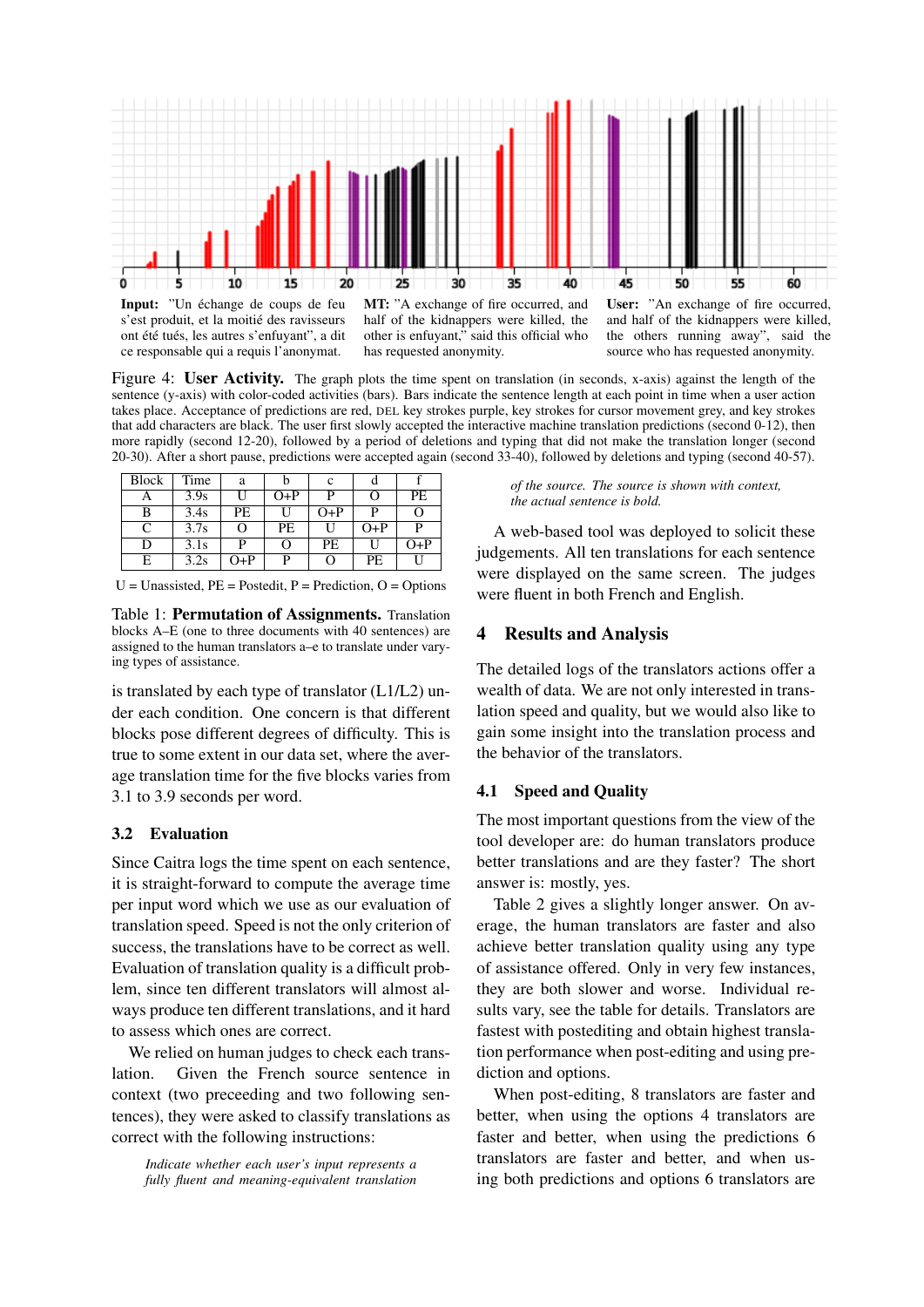| <b>User</b> | <b>Unassisted</b>         | <b>Postedit</b> |                      | <b>Options</b>    |           | <b>Prediction</b> |           | <b>Prediction+Options</b> |           |
|-------------|---------------------------|-----------------|----------------------|-------------------|-----------|-------------------|-----------|---------------------------|-----------|
| L1a         | 3.3sec/word               | 1.2s            | $(-2.2s)$            | 2.3s              | $(-1.0s)$ | 1.1s              | $(-2.2s)$ | 2.4s                      | $(-0.9s)$ |
|             | 23% correct               | $39\%$          | $(+16\%)$            | 45%               | $(+22\%)$ | $30\%$            | $(+7%)$   | 44%                       | $(+21\%)$ |
| L1b         | 7.7sec/word               | 4.5s            | $(-3.2s)$            | 4.5s              | $(-3.3s)$ | 2.7s              | $(-5.1s)$ | 4.8s                      | $(-3.0s)$ |
|             | 35% correct               | 48%             | $(+13%)$             | 55%               | $(+20\%)$ | 61%               | $(+26\%)$ | 41%                       | $(+6%)$   |
| L1c         | 3.9sec/word               | 1.9s            | $(-2.0s)$            | 3.8s              | $(-0.1s)$ | 3.1s              | $(-0.8s)$ | 2.5s                      | $(-1.4s)$ |
|             | 50% correct               | 61%             | $(+11\%)$            | 54%               | $(+4%)$   | 64%               | $(+14\%)$ | 61%                       | $(+11\%)$ |
| L1d         | 2.8sec/word               | 2.0s            | $(-0.7s)$            | 2.9s              | $(+0.1s)$ | 2.4s              | $(-0.4s)$ | 1.8 <sub>s</sub>          | $(-1.0s)$ |
|             | 38% correct               | 46%             | $(+8\%)$             | 59%               | $(+21\%)$ | 37%               | $(-1%)$   | 45%                       | $(+7%)$   |
| L1e         | 5.2sec/word               | 3.9s            | $(-1.3s)$            | 4.9s              | $(-0.2s)$ | 3.5s              | $(-1.7s)$ | 4.6s                      | $(-0.5s)$ |
|             | 58\% correct              | 64%             | $(+6%)$              | 56%               | $(-2%)$   | 62%               | $(+4%)$   | 56%                       | $(-2%)$   |
| L2a         | 5.7sec/word               | 1.8s            | $(-3.9s)$            | 2.5s              | $(-3.2s)$ | 2.7s              | $(-3.0s)$ | 2.8s                      | $(-2.9s)$ |
|             | 16% correct               | 50%             | $(+34\%)$            | 34%               | $(+18\%)$ | 40%               | $(+24\%)$ | 50%                       | $(+34\%)$ |
| L2b         | $\overline{3.2}$ sec/word | 2.8s            | $(-0.4s)$            | 3.5s              | $(+0.3s)$ | 6.0s              | $(+2.8s)$ | 4.6s                      | $(+1.4s)$ |
|             | 64% correct               | 56%             | $(-8%)$              | 60%               | $(4\%)$   | 61%               | $(-3%)$   | 57%                       | $(-7%)$   |
| L2c         | 5.8sec/word               | 2.9s            | $(-3.0s)$            | 4.6s              | $(-1.2s)$ | 4.1s              | $(-1.7s)$ | 2.7s                      | $(-3.1s)$ |
|             | 52% correct               | 53%             | $(+1\%)$             | 37%               | $(-15%)$  | 59%               | $(+7%)$   | 53%                       | $(+1\%)$  |
| L2d         | 3.4sec/word               | 3.1s            | $\overline{(-0.3s)}$ | 4.3s              | $(+0.9s)$ | 3.8s              | $(+0.4s)$ | 3.7s                      | $(+0.3s)$ |
|             | 49% correct               | 49%             | $(+0\%)$             | 51%               | $(+2%)$   | 53%               | $(+4%)$   | 58%                       | $(+9%)$   |
| L2e         | 2.8sec/word               | 2.6s            | $(-0.2s)$            | 3.5s              | $(+0.7s)$ | 2.8s              | $(-0.0s)$ | 3.0s                      | $(+0.2s)$ |
|             | 68% correct               | 79%             | $(+11\%)$            | 59%               | $(-9\%)$  | 64%               | $(-4%)$   | 66%                       | $(-2%)$   |
| avg.        | 4.4sec/word               | 2.7s            | $(-1.7s)$            | $\overline{3.7s}$ | $(-0.7s)$ | 3.2s              | $(-1.2s)$ | 3.3s                      | $(-1.1s)$ |
|             | 47\% correct              | 55%             | $(+8%)$              | 51%               | $(+4%)$   | 54%               | $(+7%)$   | 53%                       | $(+6%)$   |

Table 2: **Speed and Quality.** On average, translators are faster and also achieve better translation quality using any of the assistances offered. Individual results vary.

faster and better. 4 Translators are faster and better with all of the assistances offered, and only two translators achieved no gains in both dimensions with any assistance.

A note on the quality judgments: We were surprised by the low correctness numbers we obtained from the human judges (the overall average is 50%). When using this metric in machine translation evaluation, human reference translations were judged 85-90% correct using the same metric. After querying some of the human judges, we were left with the impression that they were overly critical (*"this translation sounds funny to me"*), and may also be tempted, when given 10 translations at a time, to label half of them as correct and the other half as wrong — an implicit ranking of the translations.

#### 4.2 Utilizing Assistance

Let us now take a closer look at how translators used the assistance offered to them.

The log of each sentence translation is a sequence of events (key strokes, clicks) at specific time points. We would like to characterize broader activities, such as *typing* or *pauses*, and break up the very detailed sequence of actions into larger intervals of such activities.

We define an activity as a time interval, in which we observe specific events. Say, the activity *typing* is an interval of time that only consists of keystrokes without any significant pauses and

no other event. By *significant pause*, we imply that the window of one second before and after a keystroke is part of the typing activity.

Definition: Activity Intervals. Each event e has a timepoint  $t(e)$  and a type  $y(e) \in Y =$  $\{key, click, tab\}$ . Let L be the set of all events for the translation of a sentence, and  $w$  the window size (one second). We define an activity is an interval  $I = [t_1, t_2]$  of the type  $A \subset Y$  as

$$
I[t_1, t_2] \text{ has type } A \Leftrightarrow
$$
  
\n
$$
\forall e \in L : t_1 - w \le t(e) \le t_2 + w
$$
  
\n
$$
\rightarrow y(e) \in A
$$
  
\nand  
\n
$$
\forall y \in A, t \in I : \exists e \in L : y(e) = y,
$$
  
\n
$$
t - w \le t(e) \le t + w
$$

Under this definition, the period of translating a sentence segments into a unique sequence of maximal intervals of activities (meaning, no neighboring intervals have the same activity).

The set of different activity types is a power set of the types of events, but we collapse all activities with multiple types of events into one type: the *mixed* activity. We further break up pauses into

- initial pauses: the pause at the beginning of the translation, if it exists
- end pause: the pause at the end of the translation, if it exists
- short pause of length 2–6 seconds
- medium pauses of length 6–60 seconds
- big pauses longer than 60 seconds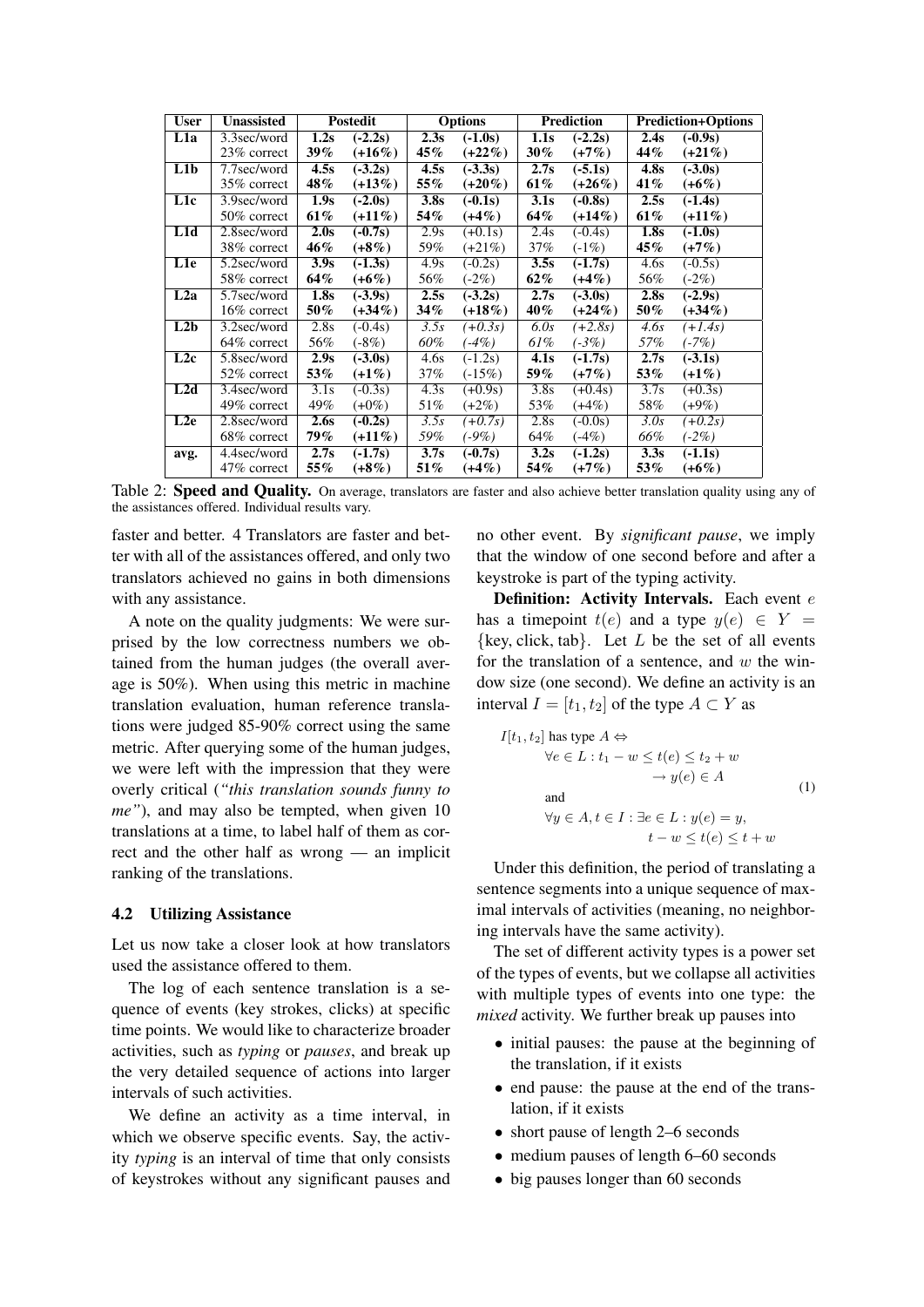Note that there are no pauses shorter than 2 seconds, since these are necessarily part of non-pause activities.

We are less interested in the number of intervals, but rather how much time is spent on each type of activity. Does the translator spend most of her time in big pauses, or on typing keys? Table 3 gives a breakdown for each translator for each type of assistance. The timing information is given as seconds per input word (meaning that the total time spend on each activity is divided by the total number of words in the input documents).

Let us take a closer look at two translators: L1b and L2e. L1b is the slowest and a worse than average translator when unassisted. She makes good use of both types of assistance, spending 0.38 seconds on clicking, 0.41 seconds on tabbing (accepting predictions), and using both (0.47 seconds, 0.24 seconds, respectively), when both are offered. This cuts down the time spend on regular typing by 0.9–1.4 seconds. Also, much less time is spend on pauses of various types.

L2e is one of the best translators, but gets hardly any gains from the assistance. The table reveals why: She hardly uses clicks and tabs when offered, and not at all when both are offered. The time spend on typing changes hardly. Nevertheless, she is faster in post-editing, mostly due to spending a second less on typing, although some of those gains are eaten up by more pausing, mostly medium pauses.

#### 4.3 Origin of Characters

Time spent on activities is one way to measure the utilization of assistance. Another is to trace back the origin of the characters in the final translation to their generating activity. We follow the construction of the translation and record how each character is generated.

Table 4 gives a breakdown for each translator for each type of assistance. The break-down into different origins mirrors the time spend on the activities. For instance, translator L1b spent 0.89s, 0.47s, and 0.24s on typing, clicking and tabbing (0.04s on mixed activities — no translator spends significant time on this). The resulting translations contain characters that originate 21%, 44%, and 33%, respectively, from these activities. These numbers do suggest that clicking and tabbing is more efficient in generating characters in the translation.

| <b>User: L1a</b>   | key                     | click                     | tab                      | mt                       |
|--------------------|-------------------------|---------------------------|--------------------------|--------------------------|
| Postedit           | 9%                      |                           |                          | 90%                      |
| Options            | 13%                     | 86%                       |                          |                          |
| Prediction         | 10%                     |                           | 88%                      |                          |
| Prediction+Options | 21%                     | $\overline{31\%}$         | 46%                      |                          |
| <b>User: L1b</b>   | key                     | click                     | tab                      | mt                       |
| Postedit           | $\overline{18\%}$       | $\overline{a}$            | $\overline{a}$           | 81%                      |
| Options            | 59%                     | 40%                       |                          |                          |
| Prediction         | 14%                     | $\overline{\phantom{0}}$  | 85%                      |                          |
| Prediction+Options | $\overline{21\%}$       | 44%                       | 33%                      |                          |
| User: L1c          | key                     | click                     | tab                      | mt                       |
| Postedit           | 18%                     |                           |                          | 81%                      |
| Options            | 43%                     | 56%                       |                          |                          |
| Prediction         | $\overline{45\%}$       |                           | $\overline{54\%}$        |                          |
| Prediction+Options | 30%                     | 68%                       | $1\%$                    | $\overline{a}$           |
| <b>User: L1d</b>   | key                     | click                     | tab                      | mt                       |
| Postedit           | 14%                     |                           |                          | 85%                      |
| Options            | 99%                     | $0\%$                     |                          | -                        |
| Prediction         | $\overline{22\%}$       |                           | $\overline{77\%}$        |                          |
| Prediction+Options | 15%                     | $0\%$                     | 84%                      | $\overline{a}$           |
| <b>User: L1e</b>   | $\overline{\text{key}}$ | $\overline{\text{click}}$ | $\overline{\text{tab}}$  | mt                       |
| Postedit           | 17%                     |                           |                          | 82%                      |
| Options            | $\overline{70\%}$       | 29%                       |                          |                          |
| Prediction         | $\overline{32\%}$       |                           | 67%                      |                          |
| Prediction+Options | 73%                     | $4\%$                     | 22%                      |                          |
| <b>User: L2a</b>   | key                     | $\overline{\text{click}}$ | tab                      | mt                       |
| Postedit           | 11%                     |                           |                          | 88%                      |
| Options            | $8\%$                   | $\overline{91\%}$         | -                        |                          |
| Prediction         | 17%                     |                           | 82%                      | $\overline{a}$           |
| Prediction+Options | 15%                     | 10%                       | 74%                      |                          |
| User: $L2b$        | $\frac{1}{\text{key}}$  | $\overline{\text{click}}$ | tab                      | mt                       |
| Postedit           | 17%                     |                           |                          | 82%                      |
| Options            | $\overline{36\%}$       | $\overline{63\%}$         |                          |                          |
| Prediction         | 100%                    |                           |                          |                          |
| Prediction+Options | 10%                     | 89%                       |                          |                          |
| User: L2c          | key                     | $\overline{\text{click}}$ | tab                      |                          |
| Postedit           | 13%                     |                           |                          | mt<br>86%                |
| Options            | 14%                     | 85%                       |                          | $\overline{\phantom{0}}$ |
| Prediction         | 17%                     | $\overline{a}$            | 82%                      |                          |
| Prediction+Options | 14%                     | 71%                       | 13%                      | -                        |
| User: L2d          |                         |                           |                          |                          |
|                    | key                     | click                     | tab                      | mt                       |
| Postedit           | $26\%$                  | $\overline{a}$            |                          | 73%                      |
| Options            | 93%                     | 5%                        | -                        | -                        |
| Prediction         | 100%                    | $\overline{\phantom{0}}$  | $\overline{\phantom{0}}$ | $\overline{\phantom{0}}$ |
| Prediction+Options | $\overline{59\%}$       | 40%                       |                          |                          |
| User: L2e          | key                     | click                     | tab                      | mt                       |
| Postedit           | 20%                     |                           |                          | 79%                      |
| Options            | 77%                     | $\overline{22\%}$         |                          | -                        |
| Prediction         | 61%                     | -                         | 38%                      | -                        |
| Prediction+Options | 100%                    |                           |                          |                          |

Table 4: Origin of Characters. For each character in the final translation, we trace back its origin, which is either a keystroke, a click on an option, a TAB key stroke to accept an prediction, or the MT output as starting point for edits.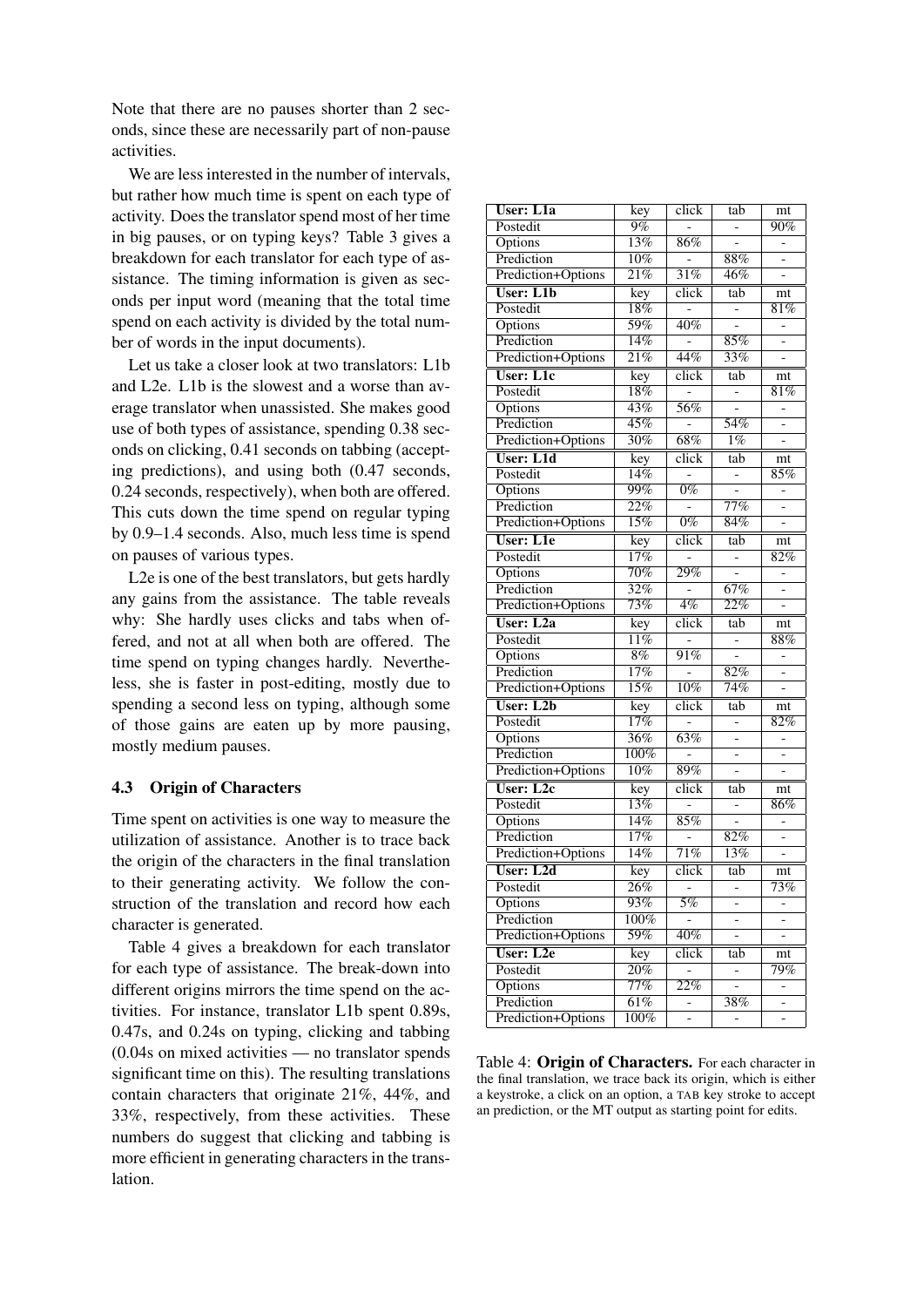| User: L1a                        | total                       | init-p                     | $end-p$                  | short-p        | mid-p              | $b$ ig-p                                  | key                | click                    | tab                             | mixed                      |
|----------------------------------|-----------------------------|----------------------------|--------------------------|----------------|--------------------|-------------------------------------------|--------------------|--------------------------|---------------------------------|----------------------------|
| Unassisted                       | 3.31s                       | 0.07s                      | 0.11s                    | 0.18s          | 1.04s              | 0.07s                                     | 1.84s              |                          | $\overline{\phantom{a}}$        |                            |
| Postedit                         | 1.16s                       | 0.48s                      | 0.08s                    | 0.05s          | 0.27s              | $\frac{1}{2}$                             | 0.27s              | $\overline{a}$           | $\overline{a}$                  |                            |
| Options                          | 2.28s                       | 0.19s                      | 0.09s                    | 0.32s          | 0.62s              | $\qquad \qquad -$                         | 0.34s              | 0.68s                    | $\overline{\phantom{0}}$        | 0.04s                      |
| Prediction                       | 1.11s                       | 0.04s                      | 0.02s                    | 0.07s          | 0.22s              | $\qquad \qquad \blacksquare$              | 0.27s              | $\overline{a}$           | 0.42s                           | 0.06s                      |
| Prediction+Options               | 2.38s                       | 0.13s                      | 0.12s                    | 0.22s          | 0.73s              | $\overline{a}$                            | 0.60s              | 0.27s                    | 0.25s                           | 0.07s                      |
|                                  |                             |                            |                          |                |                    |                                           |                    |                          |                                 |                            |
| <b>User: L1b</b>                 | total                       | init-p                     | end-p                    | short-p        | mid-p              | big-p                                     | key                | click                    | tab                             | mixed                      |
| Unassisted                       | 7.74s                       | 1.29s                      | 0.11s                    | 0.25s          | 1.83s              | 1.94s                                     | 2.32s              | $\overline{\phantom{a}}$ | $\Box$                          | $\overline{a}$             |
| Postedit                         | 4.50s                       | $\overline{1.47s}$         | 0.43s                    | 0.14s          | 0.95s              | 0.41s                                     | $\overline{1.09s}$ | $\overline{a}$           | $\overline{\phantom{0}}$        | $\qquad \qquad -$          |
| Options                          | 4.46s                       | 0.59s                      | 0.11s                    | 0.36s          | 0.85s              | 0.70s                                     | 1.46s              | 0.38s                    | $\frac{1}{2}$                   | 0.01s                      |
| Prediction                       | 2.67s                       | 0.29s                      | 0.27s                    | 0.19s          | 0.74s              | 0.09s                                     | 0.63s              |                          | 0.41s                           | 0.05s                      |
| Prediction+Options               | 4.79s                       | 0.58s                      | 0.35s                    | 0.41s          | 1.31s              | 0.48s                                     | 0.89s              | 0.47s                    | 0.24s                           | 0.04s                      |
| User: L1c                        | total                       | $\overline{\text{init-p}}$ | $\overline{end-p}$       | short-p        | $mid-p$            | big-p                                     | key                | click                    | tab                             | mixed                      |
| Unassisted                       | 3.88s                       | 0.23s                      | 0.16s                    | 0.33s          | 0.71s              | $\frac{1}{2}$                             | 2.45s              | $\overline{\phantom{0}}$ | $\overline{\phantom{a}}$        | $\qquad \qquad -$          |
| Postedit                         | 1.92s                       | 0.59s                      | 0.16s                    | 0.10s          | 0.49s              | $\overline{a}$                            | 0.57s              |                          | $\overline{\phantom{0}}$        |                            |
| Options                          | $\overline{3.77s}$          | 0.36s                      | 0.19s                    | 0.55s          | 0.88s              | $\overline{\phantom{a}}$                  | 1.15s              | 0.58s                    | $\overline{a}$                  | 0.07s                      |
| Prediction                       | 3.11s                       | 0.20s                      | 0.27s                    | 0.38s          | 0.46s              | $\overline{\phantom{0}}$                  | 1.28s              |                          | 0.44s                           | 0.07s                      |
| Prediction+Options               | 2.53s                       | 0.27s                      | 0.18s                    | 0.41s          | 0.29s              | $\overline{\phantom{0}}$                  | 0.71s              | 0.56s                    | 0.02s                           | 0.08s                      |
| <b>User: L1d</b>                 | total                       | init-p                     | $end-p$                  | short-p        | $mid-p$            | big-p                                     | key                | click                    | tab                             | mixed                      |
| Unassisted                       | 2.79s                       | 0.23s                      | 0.04s                    | 0.20s          | 0.39s              | 0.14s                                     | 1.78s              | $\overline{a}$           | $\overline{\phantom{0}}$        |                            |
| Postedit                         | 2.05s                       | 0.53s                      | 0.15s                    | 0.10s          | 0.50s              | 0.23s                                     | 0.56s              | $\overline{a}$           | $\frac{1}{2}$                   | $\overline{a}$             |
| Options                          | 2.89s                       | 0.13s                      | 0.12s                    | 0.30s          | 0.50s              | $\overline{a}$                            | 1.83s              | 0.01s                    |                                 |                            |
|                                  |                             |                            |                          |                |                    |                                           |                    |                          | $\overline{a}$                  | 0.00s                      |
| Prediction                       | 2.38s                       | 0.18s                      | 0.11s                    | 0.29s          | 0.36s              | 0.08s                                     | 0.73s              |                          | 0.60s                           | 0.03s                      |
| Prediction+Options               | 1.78s                       | 0.13s                      | $\overline{0.11s}$       | 0.23s          | 0.18s              | $\frac{1}{2}$                             | 0.50s              | 0.00s                    | 0.60s                           | 0.04s                      |
| <b>User:</b> L1e                 | total                       | $\frac{1}{\text{init-p}}$  | $\frac{1}{\text{end-p}}$ | short-p        | $mid-p$            | $b$ ig-p                                  | key                | click                    | tab                             | mixed                      |
| Unassisted                       | $\overline{5.17s}$          | 0.28s                      | 0.04s                    | 0.33s          | 1.86s              | 0.48s                                     | 2.18s              | $\overline{\phantom{0}}$ | $\overline{\phantom{a}}$        |                            |
| Postedit                         | 3.87s                       | 0.76s                      | 0.08s                    | 0.22s          | 0.94s              | 0.73s                                     | 1.15s              | $\overline{\phantom{a}}$ | $\blacksquare$                  | $\overline{\phantom{a}}$   |
| <b>Options</b>                   | 4.94s                       | 0.28s                      | 0.10s                    | 0.56s          | 1.36s              | 0.38s                                     | 1.99s              | 0.26s                    | $\overline{a}$                  | 0.02s                      |
| Prediction                       | 3.46s                       | 0.19s                      | 0.04s                    | 0.40s          | 0.89s              | 0.14s                                     | 1.19s              |                          | 0.53s                           | 0.08s                      |
| Prediction+Options               | 4.64s                       | 0.18s                      | 0.10s                    | 0.55s          | 1.02s              | 0.46s                                     | 2.03s              | 0.06s                    | 0.23s                           | 0.02s                      |
| User: L2a                        | total                       | $\frac{1}{\text{init-p}}$  | $end-p$                  | short-p        | $mid-p$            | $\frac{1}{\overline{big}}$                | key                | click                    | tab                             | mixed                      |
| Unassisted                       | 5.68s                       | 0.54s                      | 0.12s                    | 0.31s          | 1.78s              | 0.71s                                     | 2.21s              | $\overline{\phantom{0}}$ | $\overline{\phantom{a}}$        | $\qquad \qquad \Box$       |
| Postedit                         | 1.82s                       | 0.66s                      | 0.10s                    | 0.09s          | 0.46s              | 0.20s                                     | 0.31s              |                          | $\frac{1}{2}$                   |                            |
| Options                          | 2.46s                       | 0.36s                      | 0.13s                    | 0.25s          | 0.60s              | 0.12s                                     | 0.24s              | 0.73s                    | $\overline{a}$                  | 0.03s                      |
| Prediction                       | 2.70s                       | 0.32s                      | 0.20s                    | 0.14s          | 0.80s              | 0.43s                                     | 0.48s              | $\overline{a}$           | 0.26s                           | 0.06s                      |
| Prediction+Options               | 2.82s                       | 0.21s                      | 0.42s                    | 0.17s          | 1.20s              | 0.07s                                     | 0.44s              | 0.13s                    | 0.16s                           | 0.02s                      |
| <b>User: L2b</b>                 | total                       | init-p                     | end-p                    | short-p        | $mid-p$            |                                           | key                | click                    | tab                             | mixed                      |
| Unassisted                       | $\overline{3.19s}$          | 0.14s                      | 0.07s                    | 0.23s          | 0.43s              | big-p<br>0.08s                            | 2.24s              |                          | $\blacksquare$                  | $\overline{a}$             |
|                                  |                             |                            |                          |                |                    |                                           |                    | $\blacksquare$           |                                 |                            |
| Postedit                         | 2.84s                       | 0.76s                      | 0.20s                    | 0.16s          | 0.81s              | 0.13s                                     | 0.78s              |                          | $\overline{\phantom{0}}$        |                            |
| <b>Options</b>                   | 3.50s                       | 0.21s                      | 0.13s                    | 0.39s          | $\overline{1.03s}$ | 0.07s                                     | 0.98s              | 0.62s                    | $\overline{a}$                  | 0.07s                      |
| Prediction                       | 5.97s                       | 0.60s                      | 0.21s                    | 0.55s          | $\overline{1.30s}$ | 0.49s                                     | 2.82s              |                          |                                 |                            |
| Prediction+Options               | 4.64s                       | 0.38s                      | 0.31s                    | 0.61s          | 1.74s              | 0.07s                                     | 0.46s              | 1.00s                    | $\overline{a}$                  | 0.07s                      |
| User: L2c                        | total                       | init-p                     | end-p                    | short-p        | mid-p              | big-p                                     | key                | click                    | tab                             | mixed                      |
| Unassisted                       | 5.82s                       | 0.27s                      | 0.15s                    | 0.52s          | 1.51s              | 0.26s                                     | $\overline{3.11s}$ | $\overline{\phantom{a}}$ | $\overline{\phantom{a}}$        | $\overline{\phantom{0}}$   |
| Postedit                         | 2.86s                       | 0.61s                      | 0.32s                    | 0.16s          | 1.02s              | 0.11s                                     | 0.64s              |                          |                                 |                            |
| Options                          | 4.60s                       | 0.34s                      | 0.32s                    | 0.49s          | 1.69s              | 0.27s                                     | 0.50s              | 0.91s                    | $\frac{1}{2}$                   | 0.08s                      |
| Prediction                       |                             |                            | 0.24s                    | 0.42s          | 1.46s              | 0.10s                                     | 0.97s              |                          | 0.61s                           | 0.08s                      |
|                                  | $\overline{4.11}$ s         | 0.24s                      |                          |                |                    |                                           |                    |                          |                                 |                            |
|                                  | 2.72s                       | 0.17s                      | 0.16s                    | 0.44s          | 0.69s              | $\overline{a}$                            | 0.48s              | 0.63s                    | 0.08s                           | 0.07s                      |
| Prediction+Options<br>User: L2d  |                             |                            |                          |                |                    |                                           |                    |                          |                                 |                            |
|                                  | total                       | init-p                     | end-p                    | short-p        | mid-p              | big-p                                     | key                | click                    | tab<br>$\overline{\phantom{a}}$ | mixed                      |
| Unassisted                       | $\overline{3.42s}$          | 0.71s                      | 0.09s                    | 0.27s          | 0.56s              |                                           | 1.79s              |                          |                                 |                            |
| Postedit                         | $\overline{3.10s}$          | 0.81s                      | 0.23s                    | 0.14s          | 1.09s              |                                           | 0.83s              |                          | $\qquad \qquad -$               |                            |
| <b>Options</b>                   | 4.35s                       | 0.77s                      | 0.15s                    | 0.30s          | 1.00s              | 0.33s                                     | 1.76s              | 0.04s                    | $\qquad \qquad -$               | 0.00s                      |
| Prediction                       | $\overline{3.83s}$          | 0.57s                      | 0.13s                    | 0.37s          | 0.72s              | $\overline{\phantom{0}}$                  | 2.03s              |                          |                                 |                            |
| Prediction+Options               | $\overline{3.71s}$          | 0.55s                      | 0.15s                    | 0.40s          | 1.10s              |                                           | 1.18s              | 0.32s                    | $\frac{1}{2}$                   | 0.03s                      |
| User: L2e                        | total                       | $\overline{\text{init-p}}$ | $end-p$                  | short-p        | $mid-p$            | $big-p$                                   | key                | click                    | tab                             | mixed                      |
| Unassisted                       | 2.84s                       | 0.28s                      | 0.17s                    | 0.16s          | 0.32s              | 0.06s                                     | 1.86s              |                          | $\overline{\phantom{0}}$        |                            |
| Postedit                         | 2.62s                       | 0.39s                      | 0.25s                    | 0.16s          | 0.97s              | 0.12s                                     | 0.72s              |                          |                                 |                            |
| <b>Options</b>                   | 3.49s                       | 0.14s                      | 0.26s                    | 0.36s          | 0.56s              | 0.21s                                     | $\overline{1.72s}$ | 0.21s                    |                                 | 0.03s                      |
| Prediction<br>Prediction+Options | 2.79s<br>$\overline{3.01s}$ | 0.10s<br>0.13s             | 0.32s<br>0.30s           | 0.31s<br>0.18s | 0.31s<br>0.47s     | $\frac{1}{2}$<br>$\overline{\phantom{a}}$ | 1.38s<br>1.94s     | $\blacksquare$           | 0.30s                           | 0.06s<br>$\qquad \qquad -$ |

Table 3: Time Spent on Activities. We break down user actions into a sequence of intervals of specific activities: pause (initial, end, short, medium, big), key strokes, clicking on options, TAB key strokes to accept predictions, and mixed activities (key/tab/click within the same interval). The table shows how much time (measured as seconds per input word) is spent on each activity.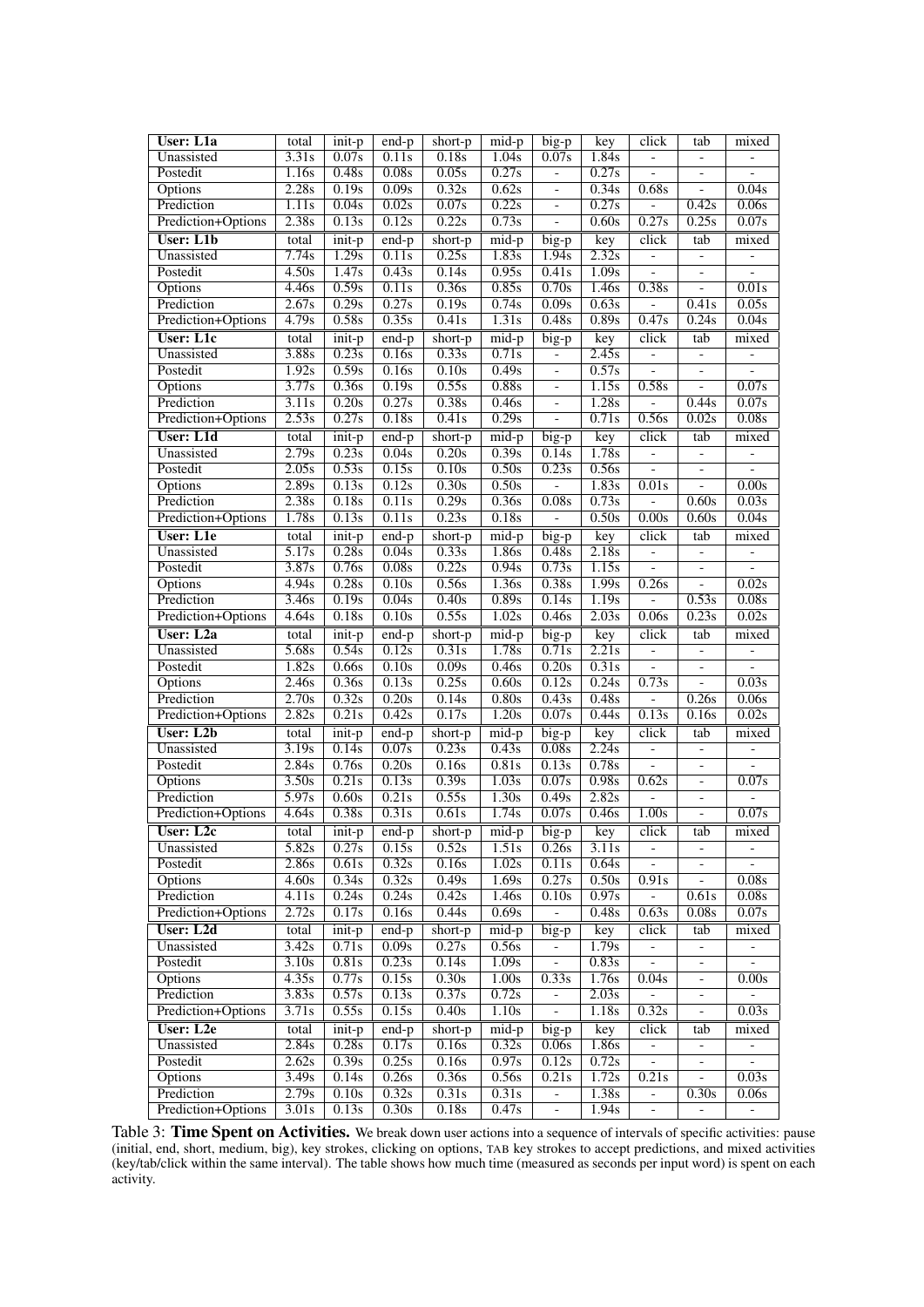#### 4.4 Analysis of Pauses

One important question that we are trying to answer is: What do translators spend their time on? This has consequences for the design of a translation aid, since we want to alleviate the most timeconsuming aspects of the translation process to increase its productivity.

We already included pauses in the analysis above. But strictly speaking, when examining the log of a translator's actions, all we see are pauses interrupted by actions — key strokes and mouse clicks — that take no measurable amount of time. The length of these pauses reveals valuable information about the state of mind of the translator.

We categorized pauses into four categories: Pauses of less than 2 seconds are considered part of an sequence of actions, e.g., the time between key strokes when typing a word. Short pauses of 2–6 seconds indicate some hesitation. Medium size pauses of 6–60 seconds indicate that the translator is thinking and planning her next actions, maybe reading source words or reconsidering some of the already produced output. Longer pauses indicate that the translator is stuck and is trying to solve a difficult translation problem.

However, the thresholds of 2, 6, and 60 are arbitrary and have no more basis than an intuitive understanding of the translation process. Pauses may be of any length. Instead of classifying pauses into arbitrary categories, we may want to look at the whole range of pauses.

See Figure 5 for an analysis of the pauses of our translators when translating without assistance. Recall that user actions according to our log take no time at all (they happen at specific points in time), and all the time is consumed by pauses between actions. The figure plots on the y-axis the sum of all time periods that last between 0 seconds and the length on the x-axis.

**Definition:** Sum of Pauses. If  $P$  is the set of all pauses p in the translation log and  $l : p \rightarrow t$  is the function that maps each pause  $p$  to its length in seconds  $t$ , then the figure shows the graphs of the function

$$
sum(t) = \frac{1}{Z} \sum_{p \in P, l(p) \le t} l(p) \tag{2}
$$

translations

average

Z is the normalization so that  $sum(\infty)$  corresponds to the total translation time per input word that we use in all our other tables. Formally the pauses P are generated when translating a set of input sentences S, and each  $s \in S$  has a length of  $w(s)$ . So,  $Z = \sum_s w(s)$ .





Figure 5: **Analysis of Pauses**. Translation time when including pauses of increasing length.